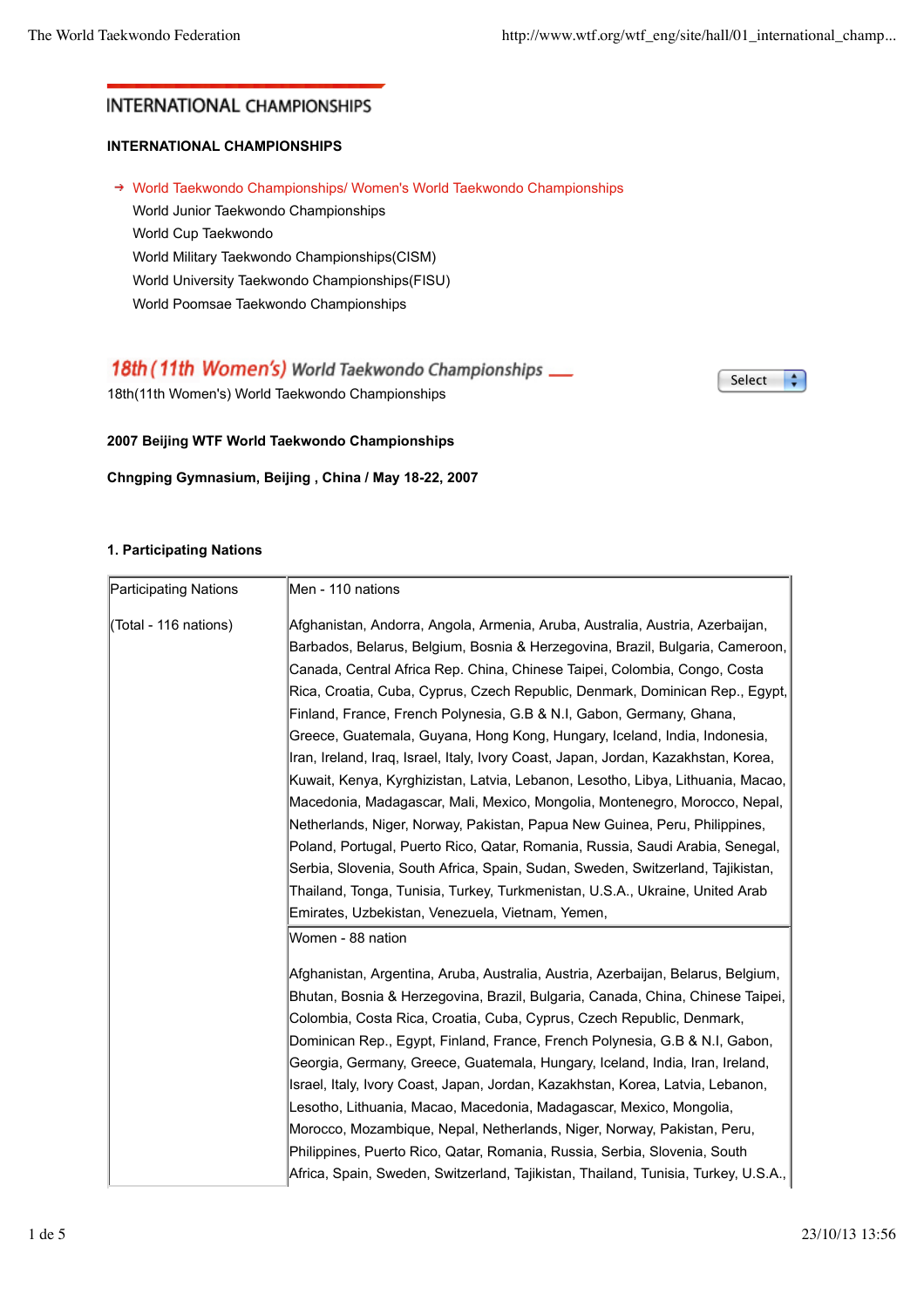Ukraine, United Arab Emirates, Uzbekistan, Venezuela, Vietnam,

#### **2. Number of Participating Contestants**

| Male | Female | ōtal |
|------|--------|------|
|      | 358    | QGE  |

### **3. Technical Delegate**

- Mr. Manuel Colmenero Firvida, Council member of WTF ( Spain )

- Mr. Eui Min Ko, Technical Committee Chairman of WTF ( Germany )

## **4. Competition Supervisory Board**

| l- Chairman: | IDr. Ken Min             | Council member of WTF (U.S.A)                 |
|--------------|--------------------------|-----------------------------------------------|
| - Member:    | Gen. Ahmed Fouly         | Vice President of WTF (Egypt)                 |
|              | <b>IMr. Michel Mader</b> | Council member of WTF (Israel)                |
|              | Mr. Driss El-Hilali      | Council member of WTF (Morocco)               |
|              | IMr. Eui Min Ko          | Technical Committee Chairman of WTF (Germany) |
|              | Mr. Kyung Myung Lee      | Education Committee Chairman of WTF (Korea)   |
|              | IMr. Zhao Lei            | Secretary General of CTA (China)              |

#### **5. Number of contestants by weight category**

| <b>Weight class</b> | <b>Male</b> | Female | <b>Total</b> |
|---------------------|-------------|--------|--------------|
| Fin                 | 61          | 49     | 110          |
| Fly                 | 69          | 52     | 121          |
| Bantam              | 73          | 59     | 132          |
| Feather             | 72          | 49     | 121          |
| Light               | 57          | 39     | 96           |
| Welter              | 61          | 43     | 104          |
| Middle              | 62          | 34     | 96           |
| Heavy               | 52          | 33     | 85           |
| <b>Total</b>        | 507         | 358    | 865          |

#### **6. Total Points scored by Nations**

|   | Male           |            | Female         |            |
|---|----------------|------------|----------------|------------|
|   | <b>Nation</b>  | <b>Pts</b> | <b>Nation</b>  | <b>Pts</b> |
|   | Korea          | 53         | Korea          | 73         |
| 2 | Iran           | 45         | China          | 45         |
| 3 | Spain          | 39         | Canada         | 36         |
| 4 | Chinese Taipei | 34         | Spain          | 35         |
| 5 | Mexico         | 33         | Chinese Taipei | 35         |
| 6 | Thailand       | 33         | Mexico         | 34         |
| 7 | U.S.A.         | 31         | Croatia        | 29         |
| 8 | Azerbaijan     | 30         | U.S.A.         | 28         |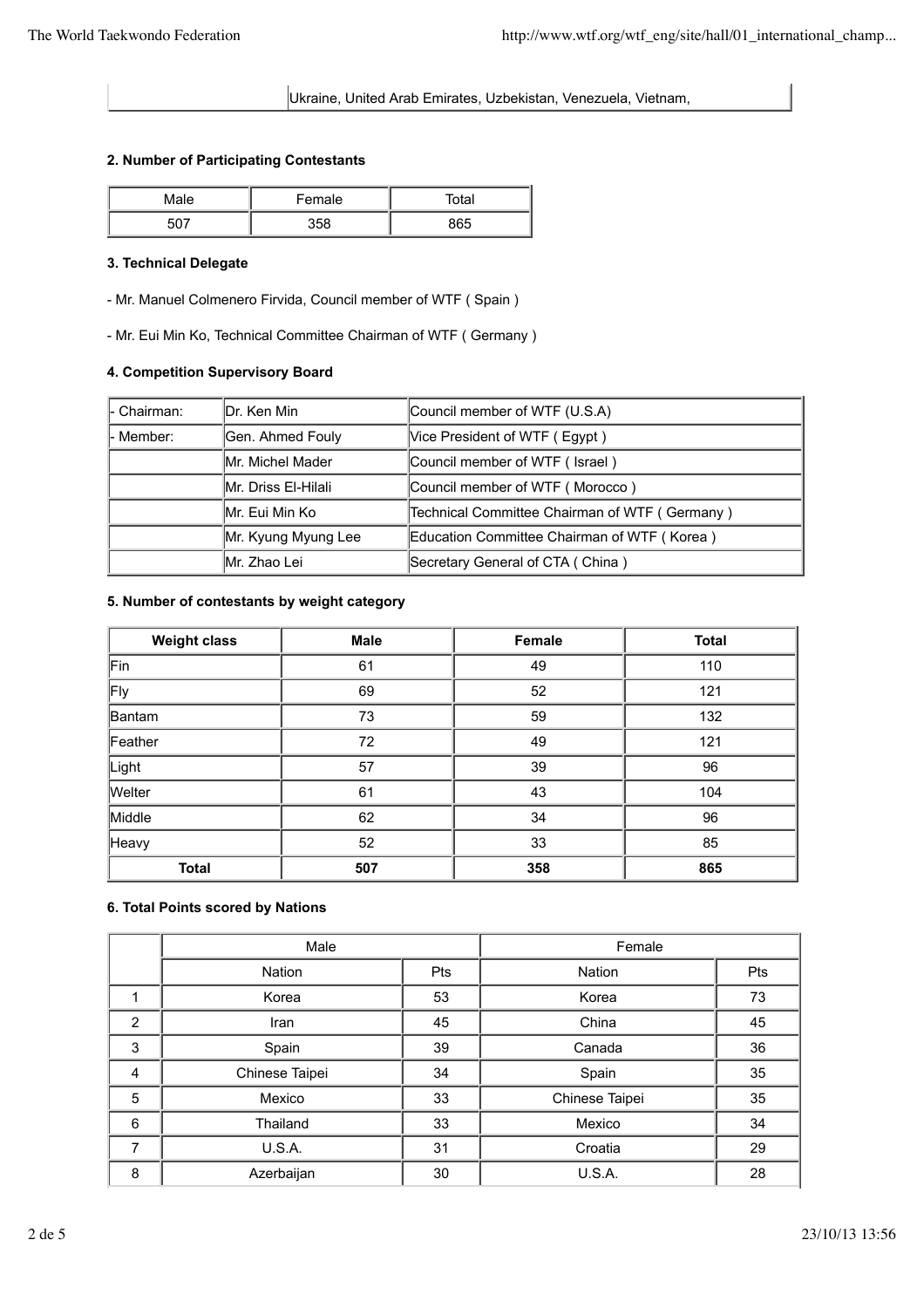|    | urkey                | nn<br>∠ຯ       | <b>Turkey</b>                     | $\sim$<br>$\epsilon$ |
|----|----------------------|----------------|-----------------------------------|----------------------|
| 10 | <u>Nazani istari</u> | $\Omega$<br>∠∪ | . .<br>$D$ ro $\neg$ in<br>DIAZII | റമ<br>ZU             |

## **7. Medal Tally by nation**

| Men's division |                          | Women's division         |                          |                |                          |                          |                          |
|----------------|--------------------------|--------------------------|--------------------------|----------------|--------------------------|--------------------------|--------------------------|
| Nation         | G                        | S                        | B                        | Nation         | G                        | $\mathbf S$              | B                        |
| Korea          | 1                        | $\mathbf{1}$             | $\overline{4}$           | Korea          | 3                        | 3                        |                          |
| Spain          | 1                        | $\blacksquare$           | $\blacksquare$           | China          | $\overline{2}$           | $\overline{\phantom{a}}$ | 1                        |
| Croatia        | 1                        | $\overline{\phantom{a}}$ | $\overline{\phantom{a}}$ | Spain          | $\mathbf{1}$             | $\overline{\phantom{a}}$ | 1                        |
| Cuba           | 1                        | $\overline{\phantom{a}}$ | $\overline{\phantom{a}}$ | Canada         | $\mathbf{1}$             | $\qquad \qquad -$        | $\overline{\phantom{a}}$ |
| Chinese Taipei | 1                        | $\overline{\phantom{a}}$ | $\overline{\phantom{0}}$ | Mexico         | 1                        | $\overline{\phantom{a}}$ | $\overline{\phantom{a}}$ |
| U.S.A.         | 1                        | $\overline{\phantom{a}}$ | $\overline{\phantom{0}}$ | Chinese Taipei | $\overline{a}$           | 1                        | $\overline{2}$           |
| Turkey         | 1                        | $\overline{\phantom{a}}$ | $\overline{\phantom{0}}$ | Thailand       | $\overline{\phantom{m}}$ | 1                        | 1                        |
| Mail           | 1                        | $\blacksquare$           | $\overline{\phantom{0}}$ | Croatia        | $\overline{\phantom{a}}$ | 1                        | 1                        |
| ∥ran           | $\overline{\phantom{m}}$ | $\overline{2}$           | 1                        | Turkey         | $\qquad \qquad -$        | 1                        | $\overline{\phantom{a}}$ |
| Thailand       | $\overline{\phantom{a}}$ | $\overline{2}$           | $\overline{\phantom{0}}$ | France         | $\overline{\phantom{a}}$ | 1                        | $\overline{\phantom{a}}$ |
| Azerbaijan     |                          | $\mathbf{1}$             | $\overline{\phantom{0}}$ | U.S.A.         | $\overline{\phantom{a}}$ | $\overline{\phantom{0}}$ | 3                        |
| Mexico         | $\overline{\phantom{a}}$ | $\mathbf{1}$             | 1                        | Kazakhstan     | $\qquad \qquad -$        | $\overline{\phantom{a}}$ | 1                        |
| Afghanistan    | $\overline{\phantom{m}}$ | 1                        | $\overline{a}$           | Dominican Rep. | $\overline{\phantom{a}}$ | $\overline{\phantom{a}}$ | 1                        |
| Netherlands    | $\overline{\phantom{a}}$ | $\overline{\phantom{a}}$ | 3                        | Cuba           | $\overline{\phantom{m}}$ | $\overline{\phantom{0}}$ | 1                        |
| Kazakhstan     | $\overline{\phantom{a}}$ | $\overline{\phantom{a}}$ | $\overline{2}$           | Norway         | $\overline{\phantom{a}}$ | $\overline{\phantom{a}}$ | 1                        |
| Egypt          | $\frac{1}{2}$            | $\overline{\phantom{a}}$ | 1                        | Germany        | $\frac{1}{2}$            | $\frac{1}{2}$            | 1                        |
| Brazil         | $\overline{\phantom{a}}$ | $\overline{\phantom{a}}$ | 1                        | Brazil         | $\overline{\phantom{a}}$ | $\overline{\phantom{a}}$ | 1                        |
| Canada         | $\overline{\phantom{a}}$ | $\overline{\phantom{a}}$ | 1                        | <b>Italy</b>   | $\overline{\phantom{m}}$ | $\overline{\phantom{a}}$ | 1                        |
| Hungary        | $\qquad \qquad -$        | $\overline{\phantom{a}}$ | 1                        |                | $\overline{\phantom{a}}$ | $\qquad \qquad -$        | $\overline{\phantom{a}}$ |
| Morocco        | $\overline{\phantom{a}}$ | $\blacksquare$           | 1                        |                | $\overline{\phantom{0}}$ | $\overline{\phantom{0}}$ | ۰                        |

## **8. Medal Winners**

|                | Male division       |             | Female division        |                |
|----------------|---------------------|-------------|------------------------|----------------|
|                | Fin                 |             | Fin                    |                |
|                | Chol Yeon Ho        | Korea       | Wu Jingyu              | China          |
| 2              | Chutchawal Khawlaor | Thailand    | Yaowapa Boorapolchai   | Thailand       |
| 3              | Batykulov Aslan     | Kazakhstan  | Yang Shu Chun          | Chinese Taipei |
| 4              | Rodolfo Osornio     | Mexico      | Charlotte Craig        | U.S.A          |
|                | <b>Fly</b>          |             | Fly                    |                |
|                | Jose Antonio Ramos  | Spain       | <b>Brigutte Yague</b>  | Spain          |
| 2              | Guillermo Perez     | Mexico      | Ana Zaninovic          | Croatia        |
| 3              | Tamer Bayoumi       | ∣Egypt      | Tazhigulova Nazgul     | Kazakhstan     |
| 3              | Lee Sun Jae         | Korea       | Yajaira Peguero        | Dominican Rep. |
|                | <b>Bantam</b>       |             | <b>Bantam</b>          |                |
|                | Filip Grgic         | Croatia     | Jung Jin Hee           | Korea          |
| $\overline{2}$ | Nacha Punthong      | Thailand    | Tseng Yi Hsuan         | Chinese Taipei |
| 3              | Rafik Zohri         | Netherlands | Yaimara Rosario Ferrer | Cuba           |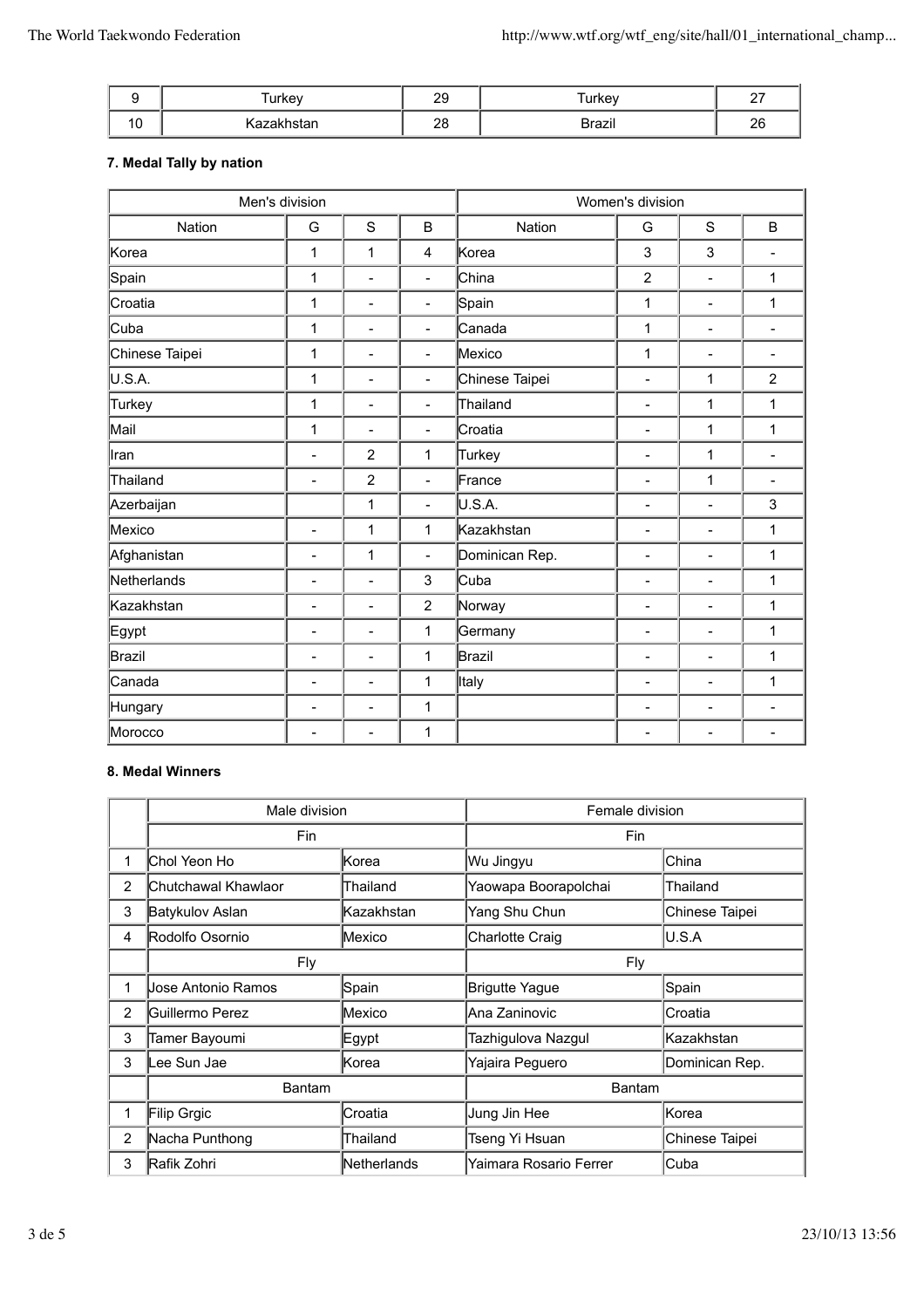| 3              | Ferreira Marcel       | Brazil         | Andrea Rica          | Spain          |
|----------------|-----------------------|----------------|----------------------|----------------|
|                | Feather               |                | Feather              |                |
| 1              | Gessler Viera Abreu   | Cuba           | Lee Sung Hye         | Korea          |
| $\overline{2}$ | Omid Gholam Zadeh Asl | Iran           | Hamide Bikcin        | Turkey         |
| 3              | Song Myeong Seob      | Korea          | Watcharaporn Dongnoi | Thailand       |
| 3              | Demmis Bekkers        | Netherlands    | Diana Lopez          | U.S.A          |
|                | Light                 |                | Light                |                |
| 1              | Sung Yu Chi           | Chinese Taipei | Karine Sergerie      | Canada         |
| $\overline{2}$ | Nesar Ahmad Bahavee   | Afghanistan    | Park Hye Mi          | Korea          |
| 3              | <b>Tommy Mollet</b>   | Netherlands    | Mona Solheim         | Norway         |
| 3              | Hadi Sael Bonehkohal  | Iran           | Nia Abdallah         | U.S.A          |
|                | Welter                |                | Welter               |                |
| 1              | Steven Lopez          | U.S.A          | Hwang Kyung Seon     | Korea          |
| $\overline{2}$ | Jang Chang Ha         | Korea          | Epangue Gwladys      | France         |
| 3              | Sebastien Michaud     | Canada         | Helena Fromm         | Germany        |
| 3              | Balars Toth           | Hungary        | Sandra Saric         | Croatia        |
|                | Middle                |                | Middle               |                |
| 1              | Bahri Tanrikulu       | Turkey         | Maria Espinoza       | Mexico         |
| $\overline{2}$ | Tavagul Bayramov      | Azerbaijan     | Lee In Jong          | Korea          |
| 3              | Park Min Soo          | Korea          | Luo Wei              | China          |
| 3              | Chilmanov Arman       | Kazakhstan     | Silava Natalia       | Brazil         |
|                | Heavy                 |                | Heavy                |                |
| 1              | Daba Modibo Keita     | Mali           | Chen Zhong           | China          |
| $\overline{2}$ | Morteza Rostami       | Iran           | Han Jin Sun          | Korea          |
| 3              | Nam Yun Bae           | Korea          | Tsui Fang Hsuan      | Chinese Taipei |
| 3              | Zrouri Abdelkader     | Morocco        | Castrignano Daniela  | Italy          |

### **9. Awards**

## **a. Top 5 Teams**

|                | Male     | Female         |  |
|----------------|----------|----------------|--|
|                | Korea    | Korea          |  |
| 2              | Iran     | China          |  |
| 3              | Spain    | Canada         |  |
| Chinese Taipei |          | Spain          |  |
| 5              | Thailand | Chinese Taipei |  |

## **b. Active Participation Prize**

- Iraq

- U.A.E.

- Kazakhstan

**c. Good Fighting Sprit Prize**